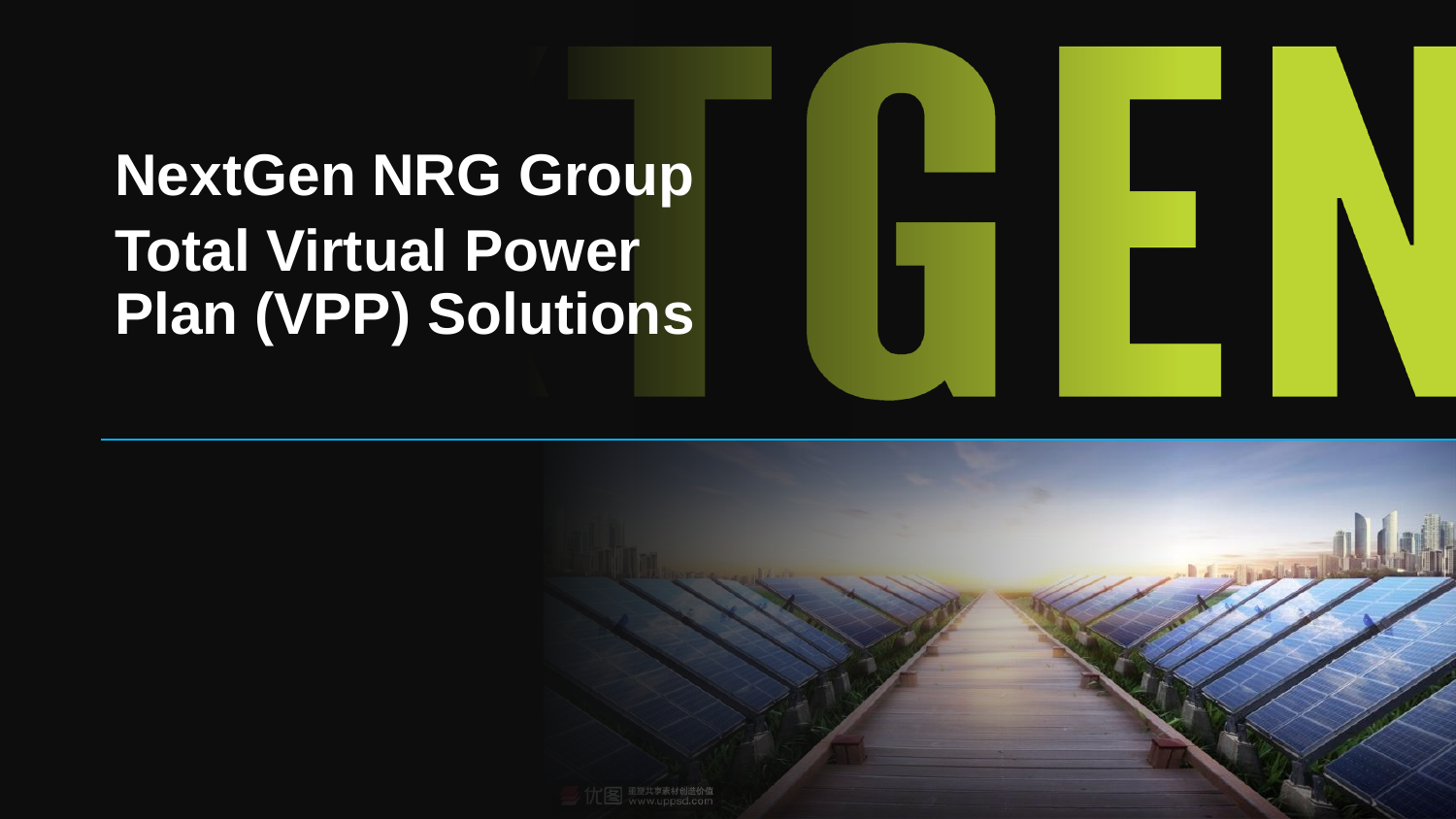## **What is VPP?**

A system that relies upon software and a smart grid to remotely and automatically dispatch retail DER services to a distribution or wholesale market via an aggregation and optimization platform. Formerly passive consumers can become "active prosumers" through participation in a VPP, allowing for the trading of energy, demand response and in other ways becoming "active participants in delivering services tailored to their needs and preferences that also serve the larger grid. From expected annual market revenues in 2019 for VPPs of around US\$174.7 million, Navigant predicts a "surge" to a cumulative US\$6.2 billion by 2028 at a compound annual growth rate (CAGR) or 48.6%. From 2019's installed capacity, which Navigant claims to be at 3,973.5MW, the VPP space will constitute 34,465.7MW by 2028, the research firm forecasts.

## IHM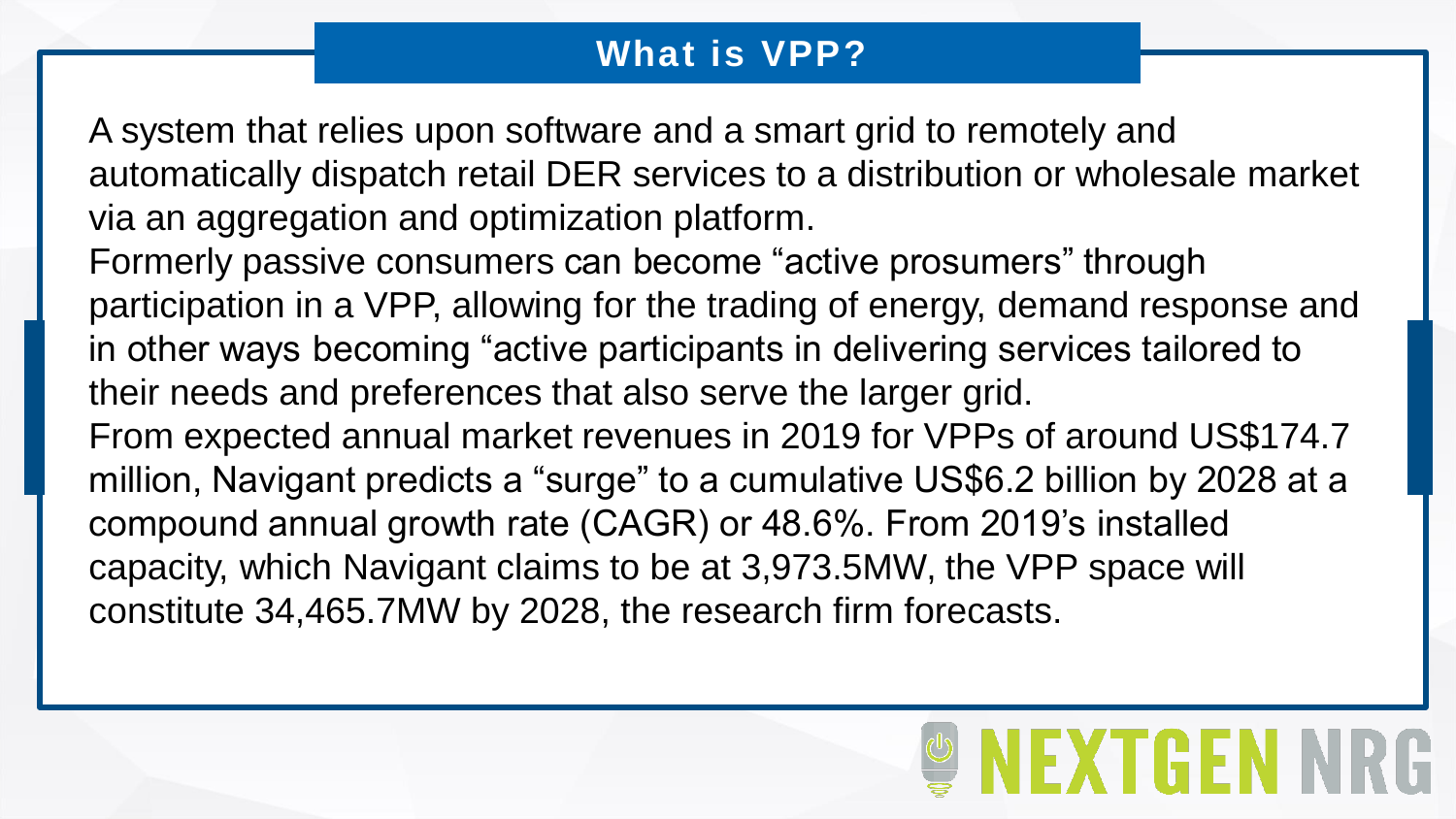### **NRG All in One VPP Solutions -Hardware and Software**





## **GENT** WRF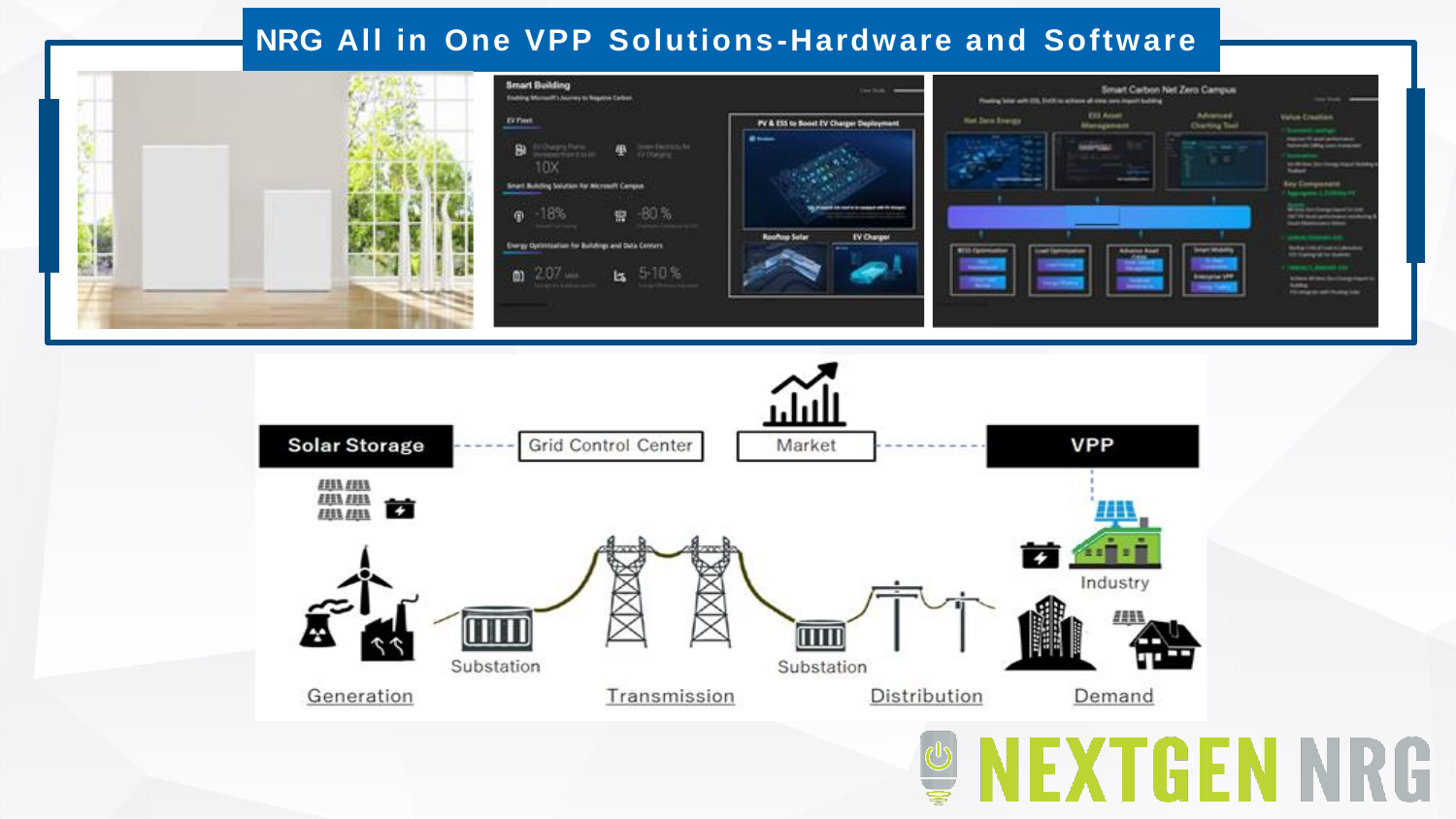#### **VPP Market Potential**



Source: BloombergNEF







Total VPP Market Revenue, World Markets: 2019-2028 Chart 1-1.